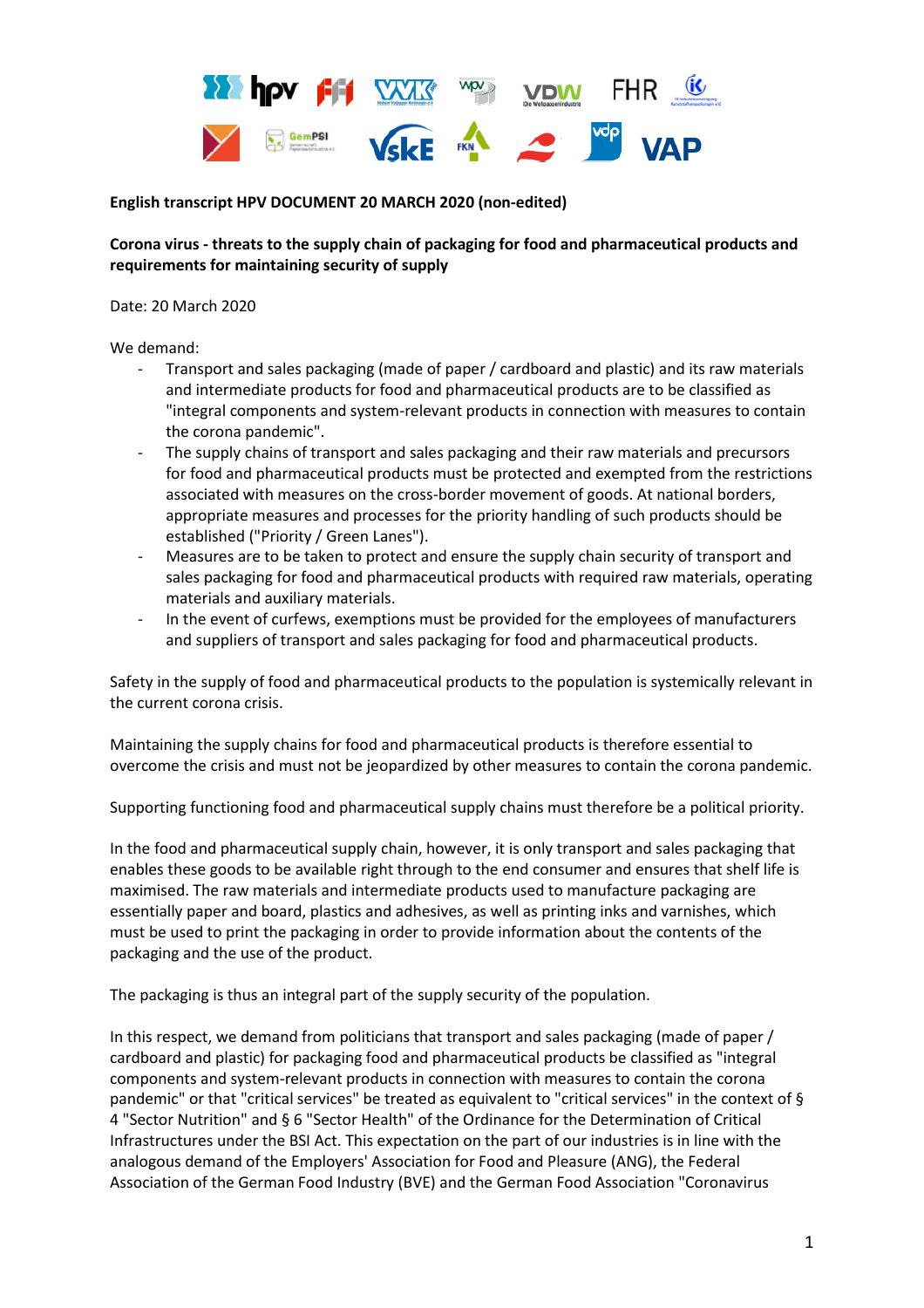

outbreak - effects on the German food industry and demands to maintain production" to the Federal Government.

However, for transport and sales packaging for packaging food and pharmaceutical products, production is or can be increasingly disrupted by:

- **1. Restriction of the cross-border movement of goods**
- **2. Changes in the consumption behaviour of private end users are leading to a shortage of important printing and cleaning chemicals.**
- **3. Possible curfews**

Comments on the individual points

**1. restriction of the cross-border movement of goods**

The increased introduction of national border controls in the Schengen area as part of the fight against the COVID 19 outbreak in Europe is hindering or preventing the effective supply of raw materials and intermediate products for the production of transport and sales packaging and of transport and sales packaging to pharmaceutical and food manufacturers.

The recently introduced national border controls within the Schengen area represent a disruption of the European supply chains for food and pharmaceutical products. It is reported from several European countries that logistics companies are refusing to accept cross-border orders due to long delays at borders.

Moreover, logistics company employees are already refusing to travel to areas with high restrictions. This is based on the concern that in such a case they will be placed under precautionary quarantine in these regions and not be allowed to return.

We also appeal for assurances to the transport and haulage industry that drivers will be allowed to return to their starting point in any case. This applies to both national and European transport.

# **2. Changes in the consumer behaviour of private end users are leading to a shortage of important printing and cleaning chemicals.**

For the manufacture of printing inks or the printing of transport and sales packaging for food and pharmaceutical products and to maintain the necessary hygiene in the production of these, certain solvents (ethanol, propanol, isopropanol) are required for production purposes.

The supply of such solvent products is currently causing bottlenecks for packaging manufacturers. The trigger is the exorbitant increase in demand for disinfectants based on the same raw materials as some packaging inks and printing aids.

For the manufacturers of transport and sales packaging for food and pharmaceutical products, however, it is essential to ensure the supply of raw materials, operating materials and auxiliary materials required for production.

We therefore appeal to the political institutions to take measures to protect and guarantee the supply security of the supply chain of transport and sales packaging with the necessary raw, operating and auxiliary materials.